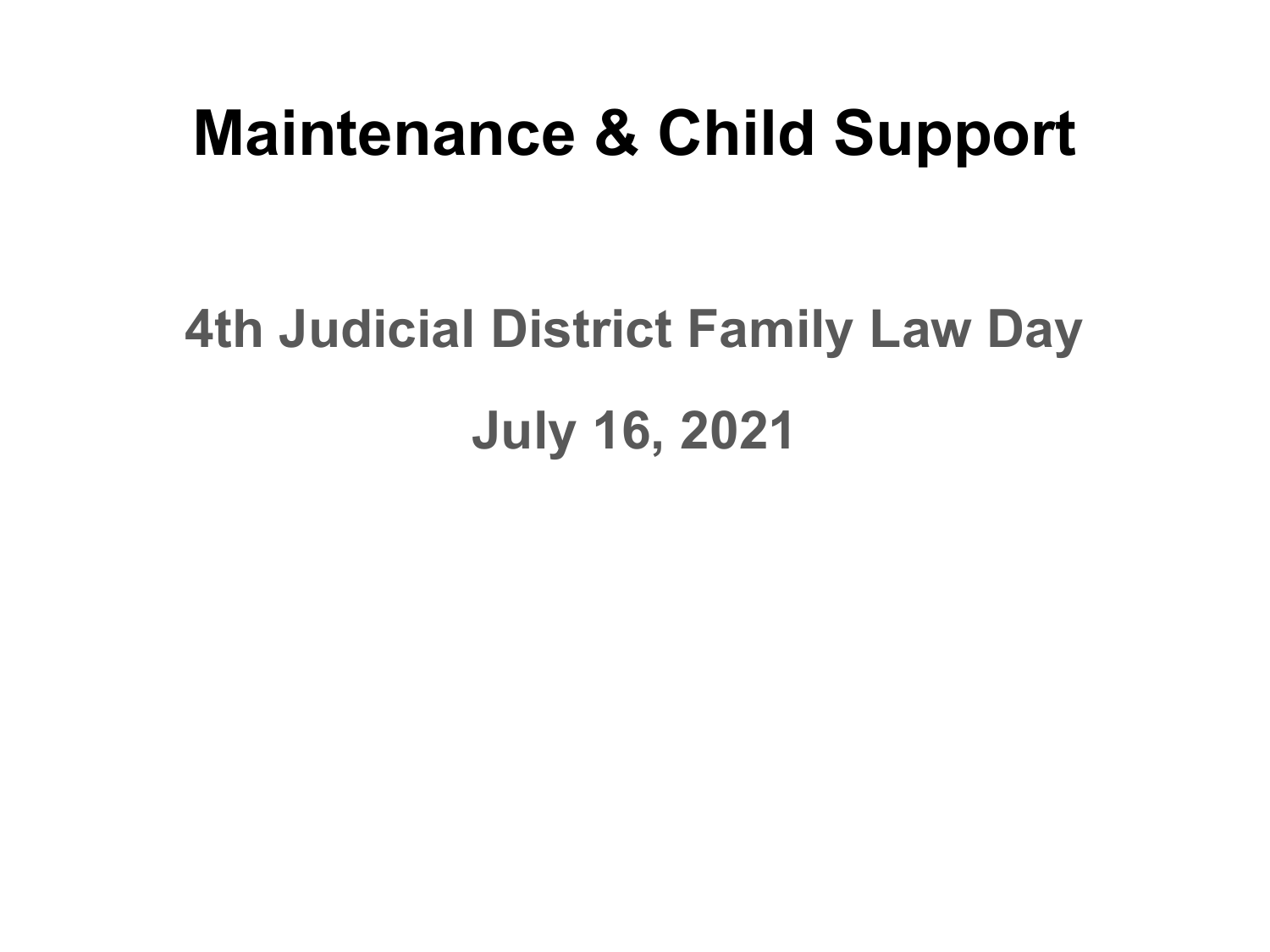#### **Award of Maintenance & Child Support**

- Nothing is automatic! Need agreement or court order
- Request temporary orders hearing for maintenance or support while case pending, typically takes 2-3 mos
- Retroactive maintenance/support available in court discretion back to date of service (usually considered at dissolution hearing)
- Pay through FSR?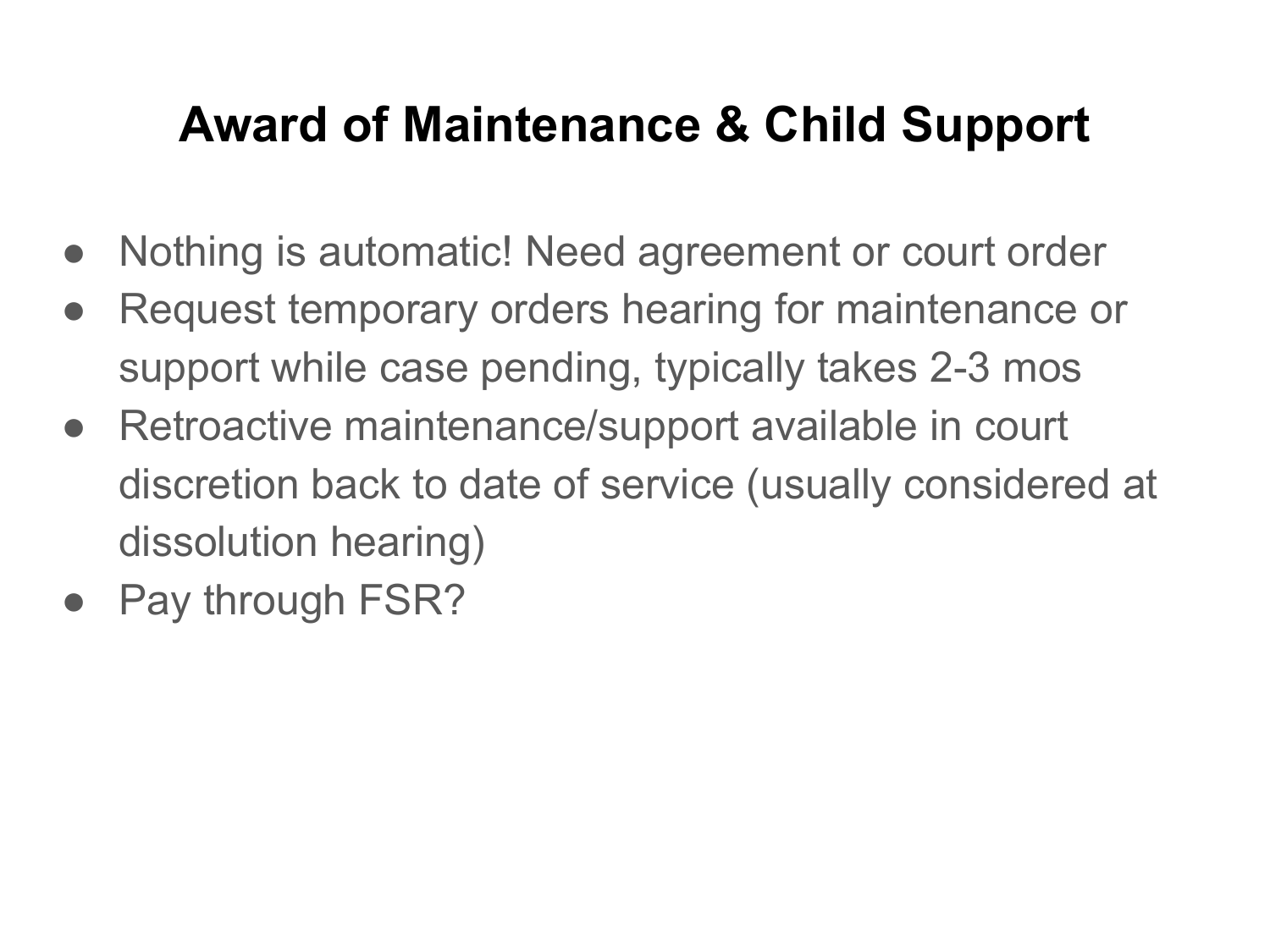## **Modification**

- Nothing is automatic! Need agreement or court order
- Never reduce payments w/o written agreement approved by court, probably OK to increase payments w/o order
- No automatic CS termination until last/only child turns 19
- CS may be modified if 10% difference in support owing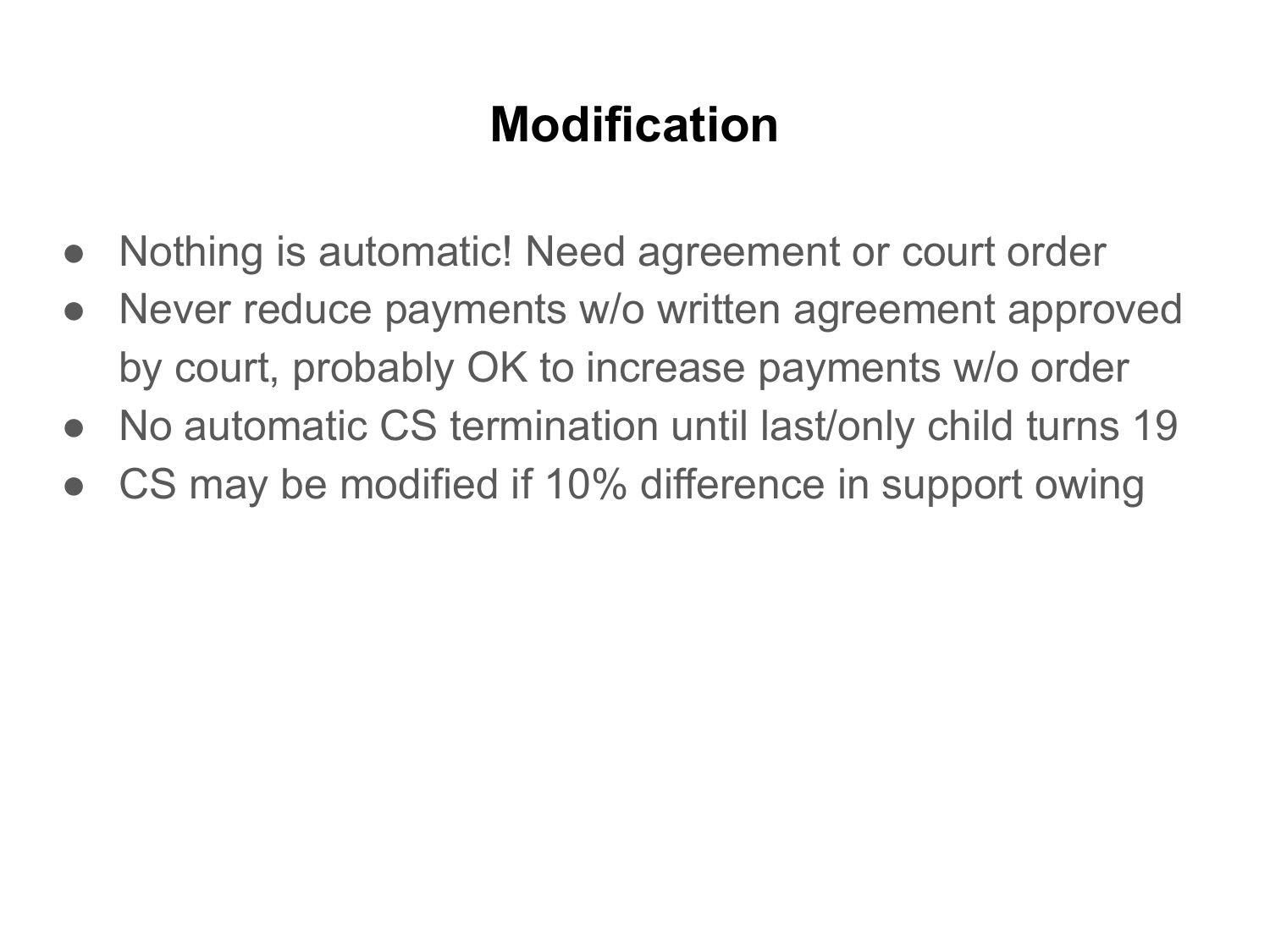## **What is Income?**

- In short, almost everything a person receives, including salary from primary employment, commision/bonuses, dividends, royalties, rent, interest, trust income, capital gains, social security, unemployment benefits, pensions, gifts, maintenance, etc.
- Colorado uses gross monthly income, not net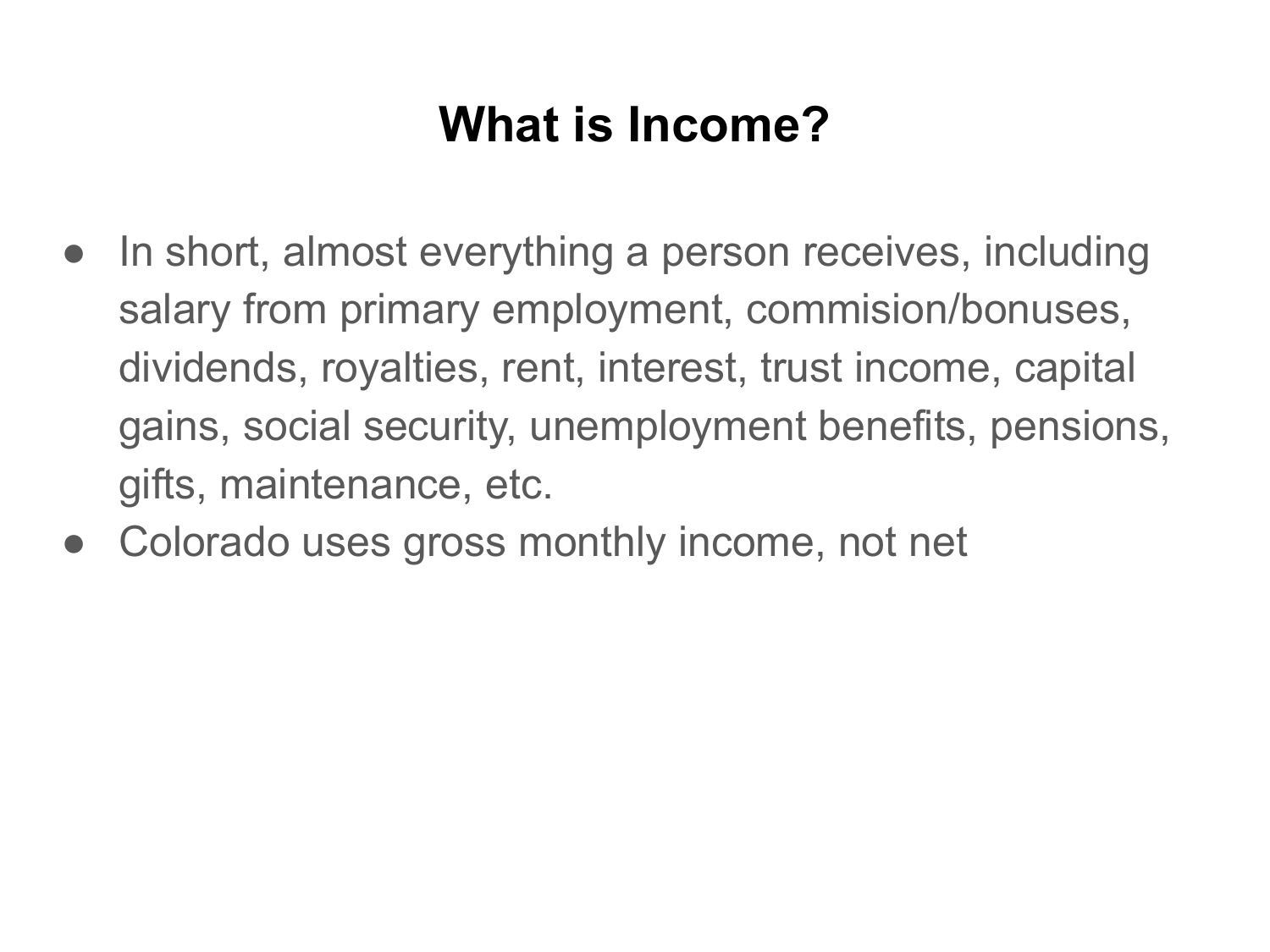## **What is Not Income?**

- 2nd job (in addition to full time job) or voluntary overtime
- Child support received
- Means-tested public benefits
- Social security benefits received on behalf of child as result of death/disability of parent or stepparent (but obligor disability payments may offset support)
- Retirement account growth, unless distribution taken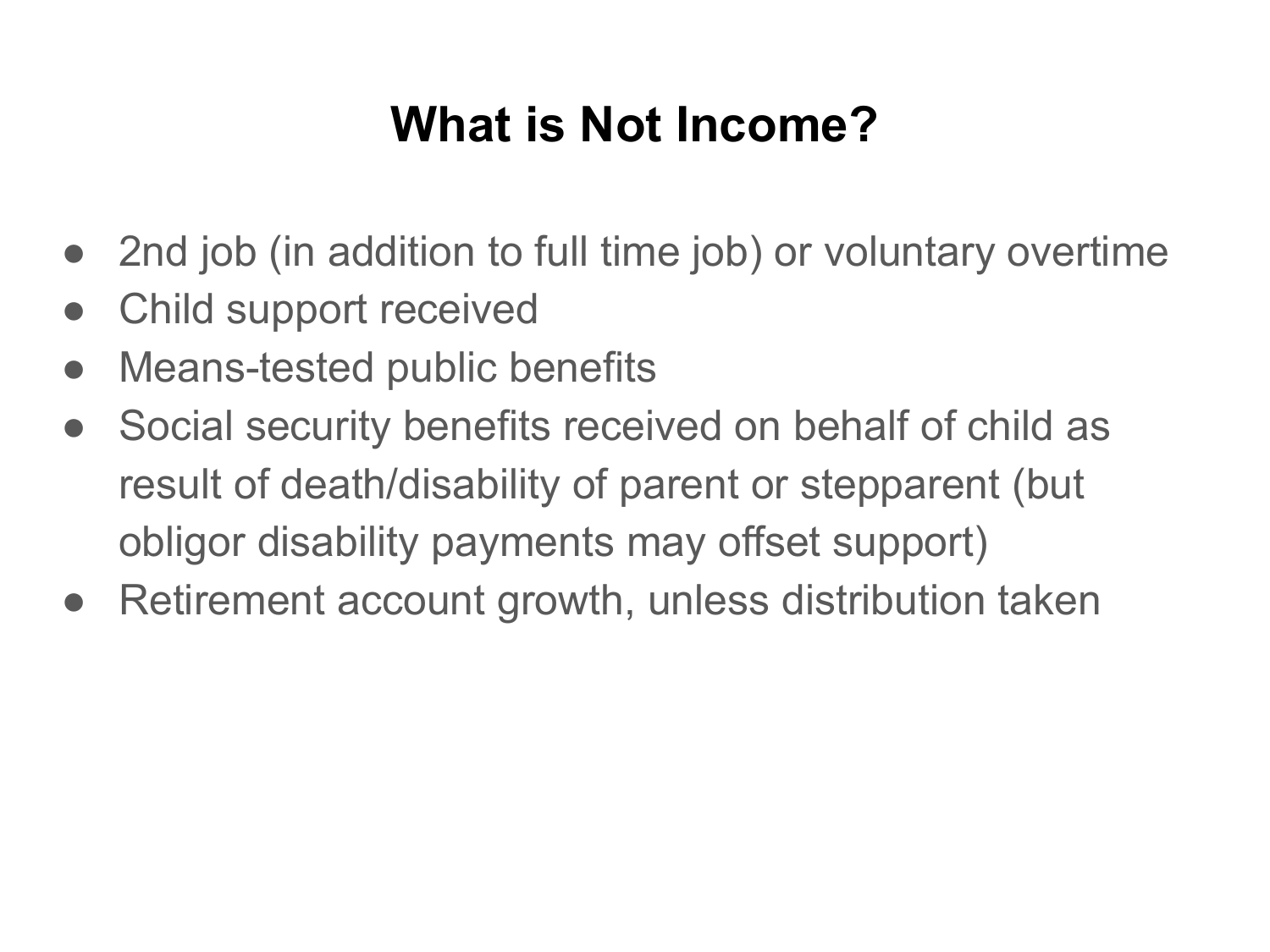## **Employee Benefits**

- Bonuses, commissions, etc Use average
- Deferred compensation not income until received
- Company car when personal use or commute
- **Housing**
- Employer  $401(k)$  & health contributions are not income, *but employee deferrals are income*
- Per diem/expense reimbursement depends if reduce living needs. Probably not for casual travel, but maybe so if receive it regularly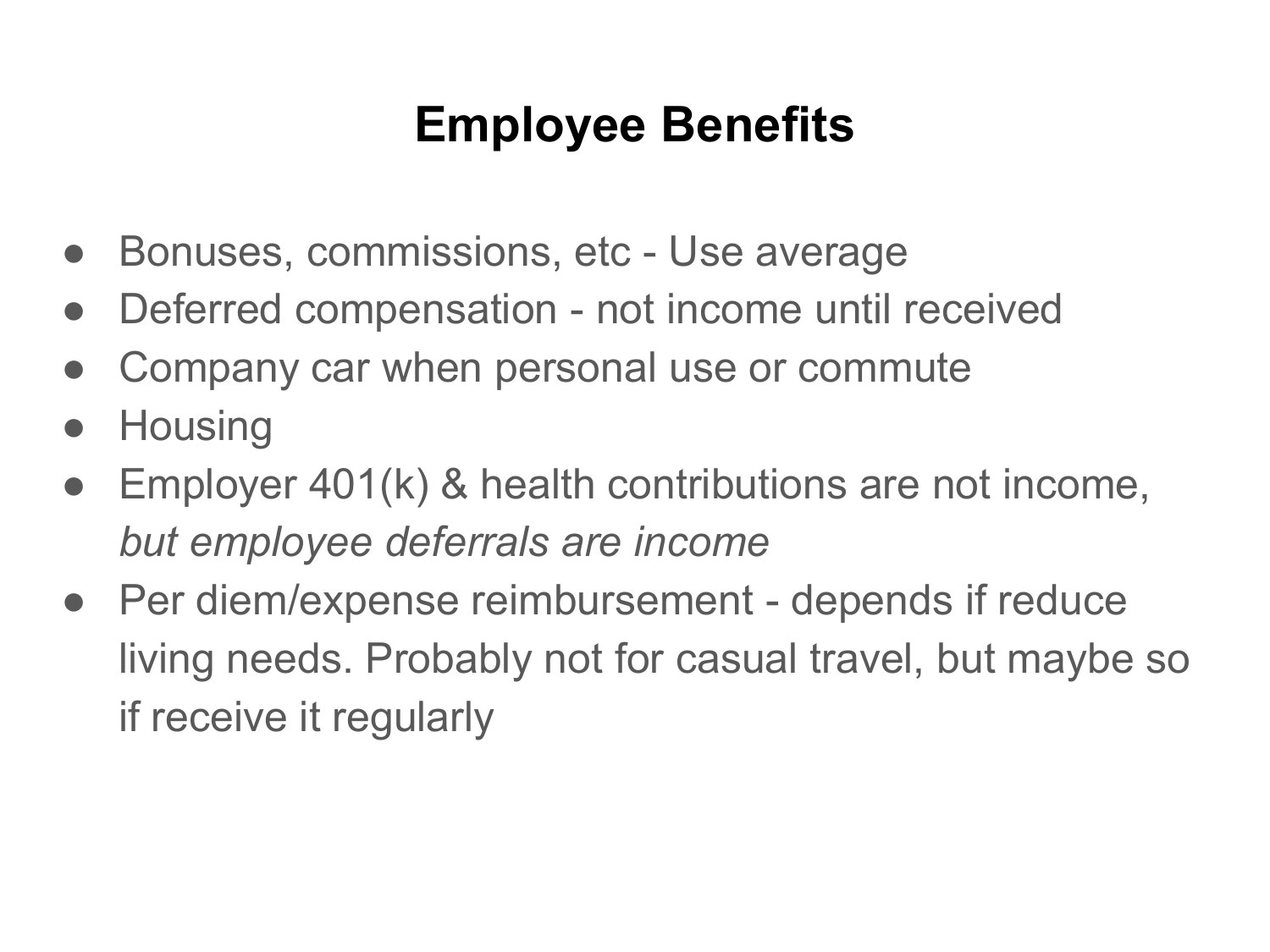## **Military**

- All pay and allowances (BAS, BAH, COLA, flight pay, etc), even if not taxable.
- Impute BAH if live in on-post housing
- Reserves/Guard generally not count unless condition of primary employment
- VA disability/CRSC counts as income
- Post-9/11 GI Bill the monthly stipend (based upon E5 BAH) is income, but not tuition or book stipend.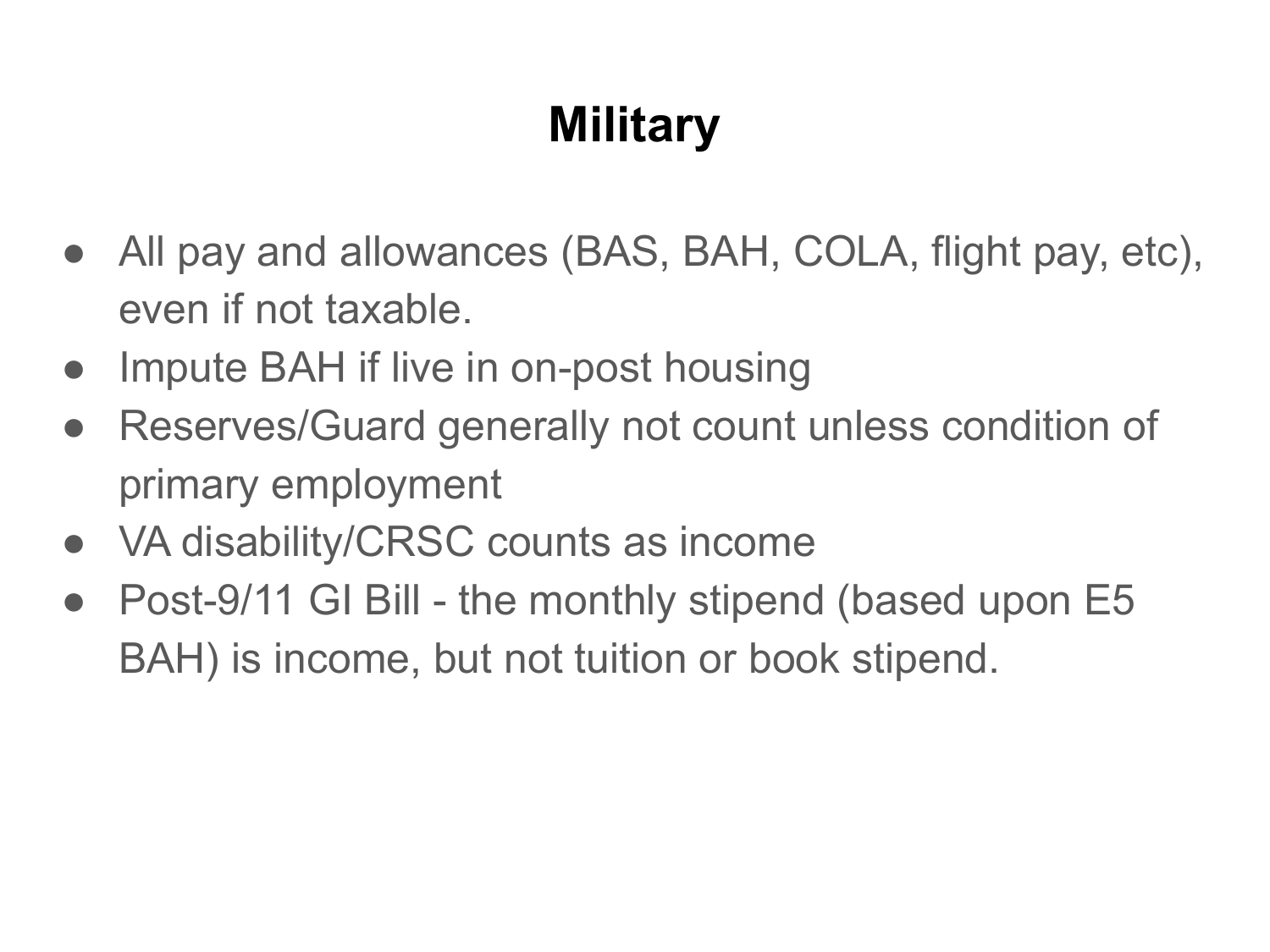## **Self-Employed**

- Gross receipts minus ordinary and necessary business expenses
- Add back expenses that reduce living costs (car, mobile phone, home office)
- Add back accelerated depreciation
- All earnings from small business count as income, even if undistributed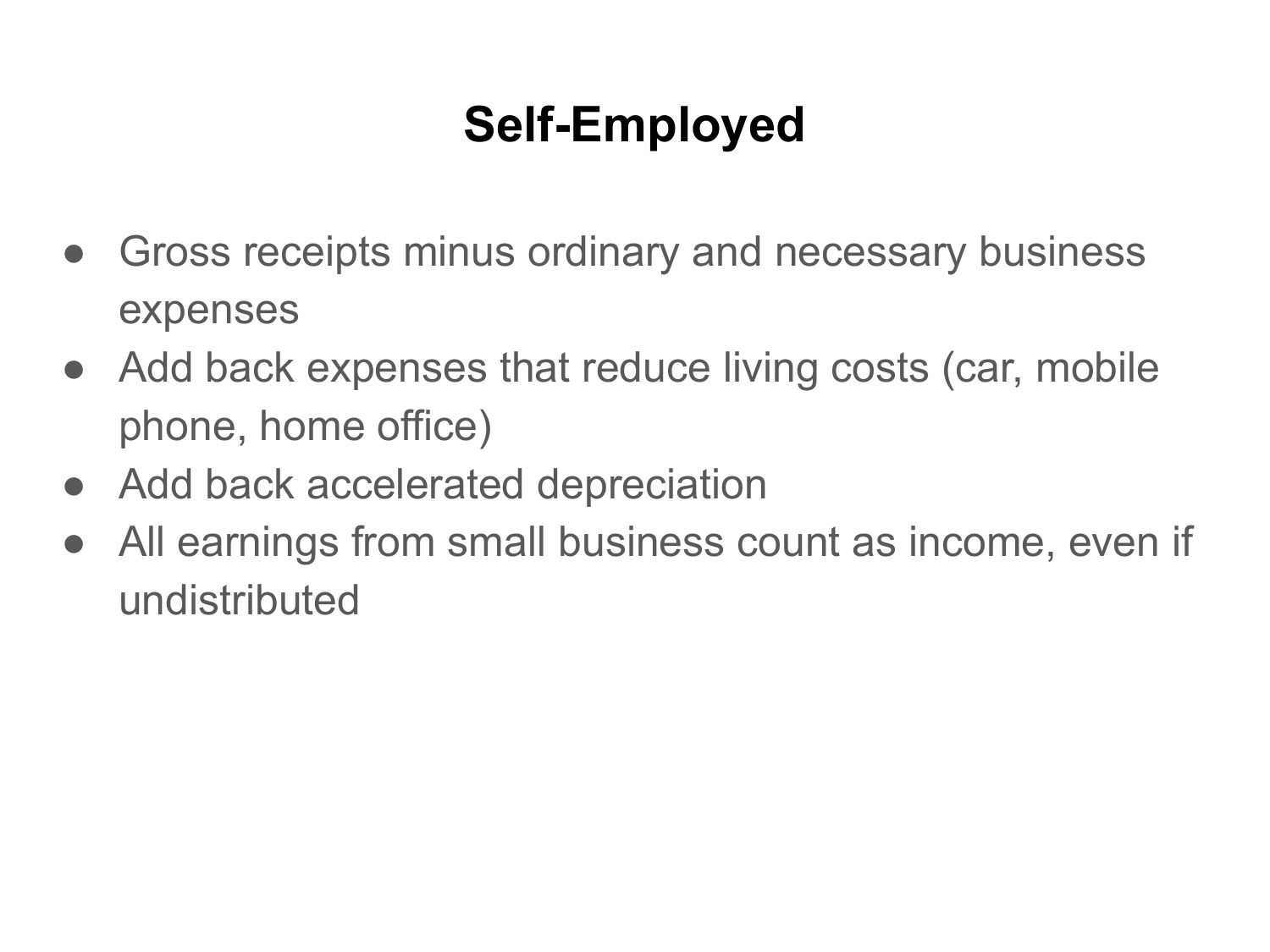## **Underemployment - Impute Income**

- Impute income if voluntarily underemployed or unemployed
- What income should be imputed?
	- Employment and earning history, job skills, education, ge, literacy, assets, barriers to employment such as a criminal record, the local job market, etc.
- Impute minimum wage \$12.32/hr (\$2135.42 per mo) if parent in CO and no work history or education
- Standard is "shirking", not simply being able to earn more ○ Involuntary layoff, even for cause, not shirking
	- Need good faith job search
- Early retirement under SSA age & capable of working impute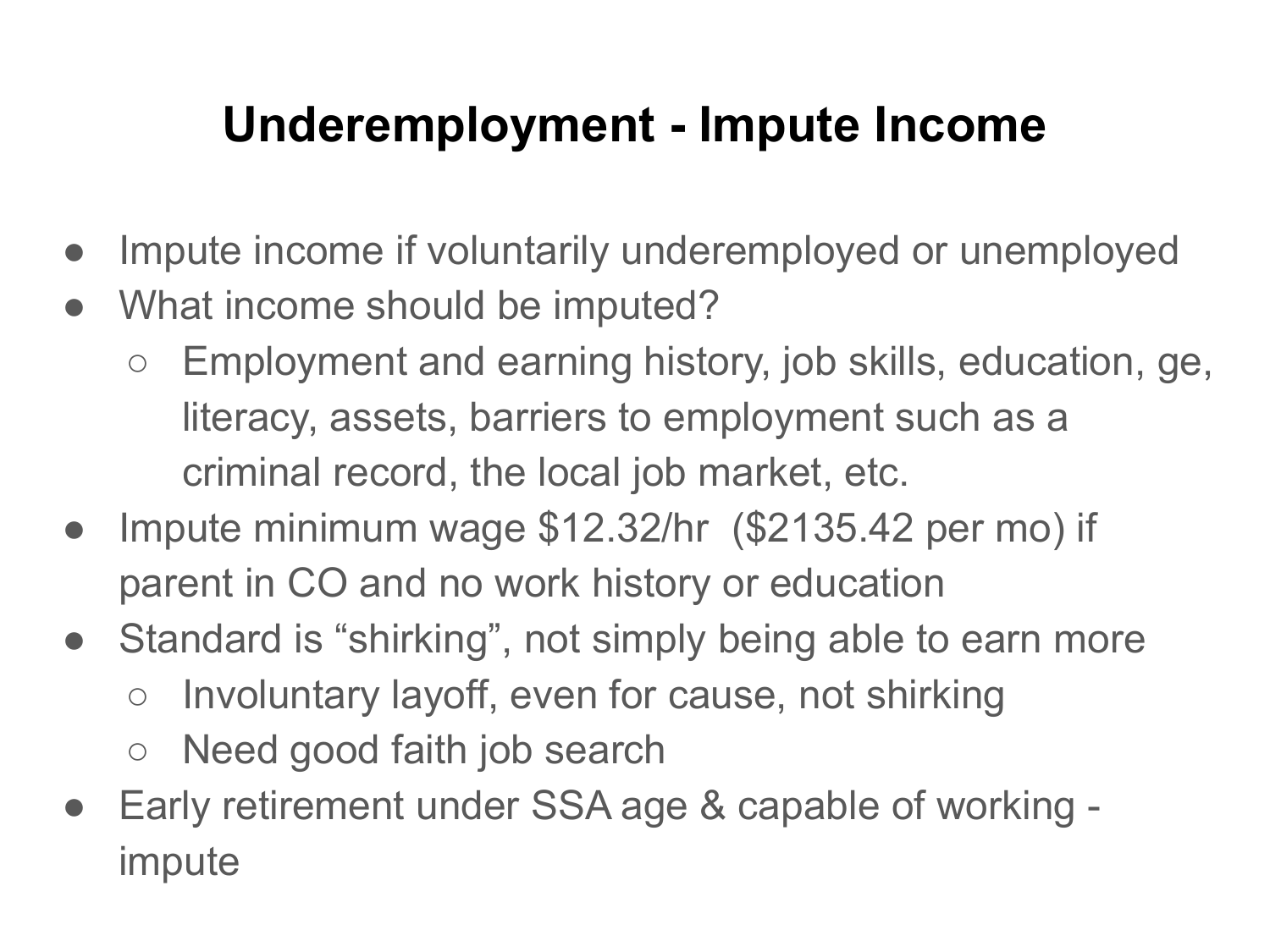## **Underemployment - No Imputation?**

- Court may find a parent is not voluntarily underemployed if (each of these has a list of factors for the court to consider):
	- Parent is enrolled in school full-time or in school part-time and working part-time
	- Employment is temporary
	- Employment is a good faith career choice
- Court can't impute if:
	- Parent is physically or mentally incapaticated
	- Primary care for joint child < 24 mos
	- Parent has been sentenced to 180 or more days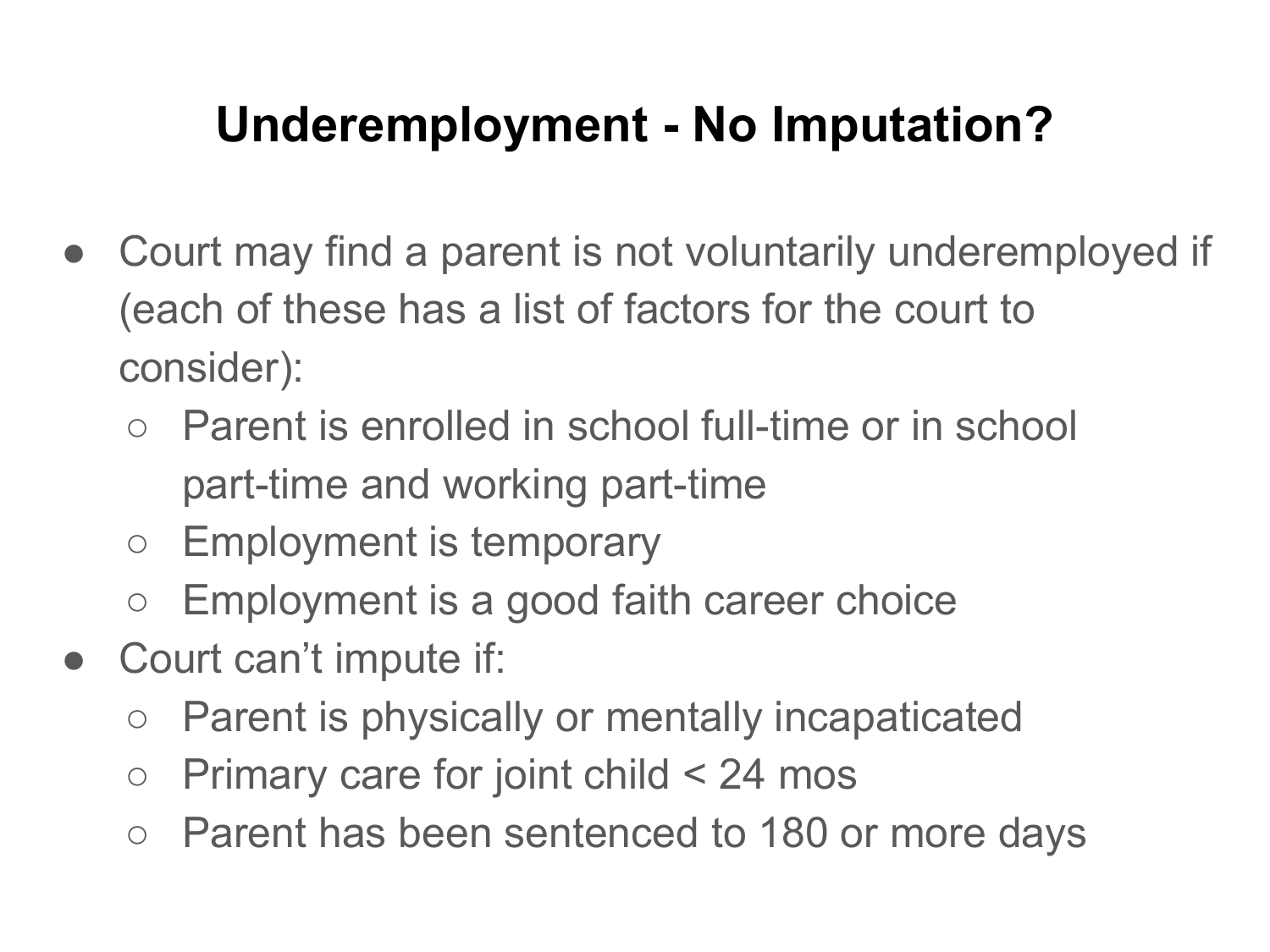## **Maintenance (aka "Alimony")**

- Support to help former spouse with own needs, not to care for children
- Available to either spouse
- No-fault: "Without regard to marital misconduct"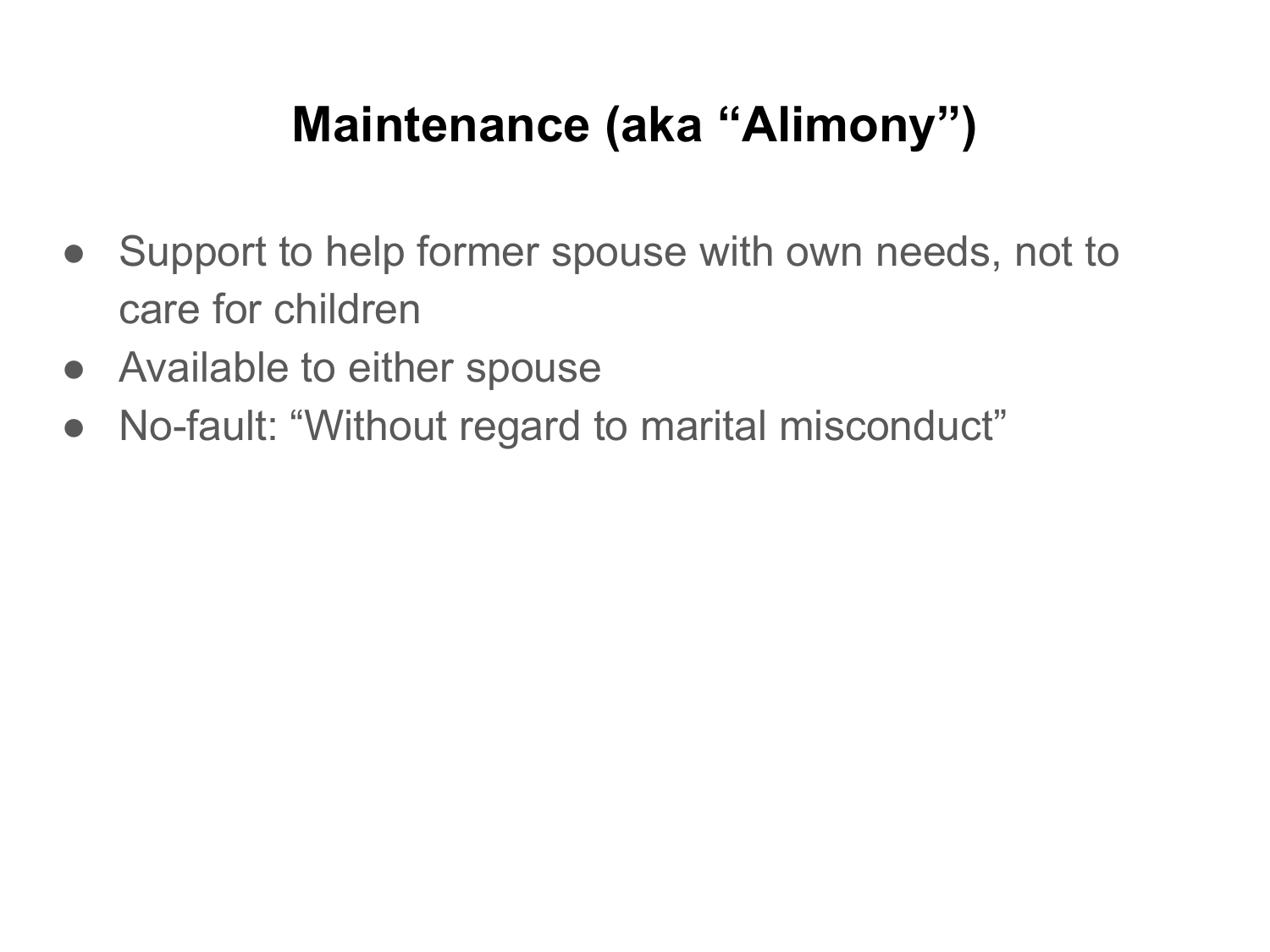## **Maintenance Threshold for Award**

Threshold Factors to Decide Whether to Award Maintenance:

- **Incomes**
- Marital property awarded to each spouse, but cannot be required to spend down property to get maintenance
- Financial resources
- Reasonable needs during marriage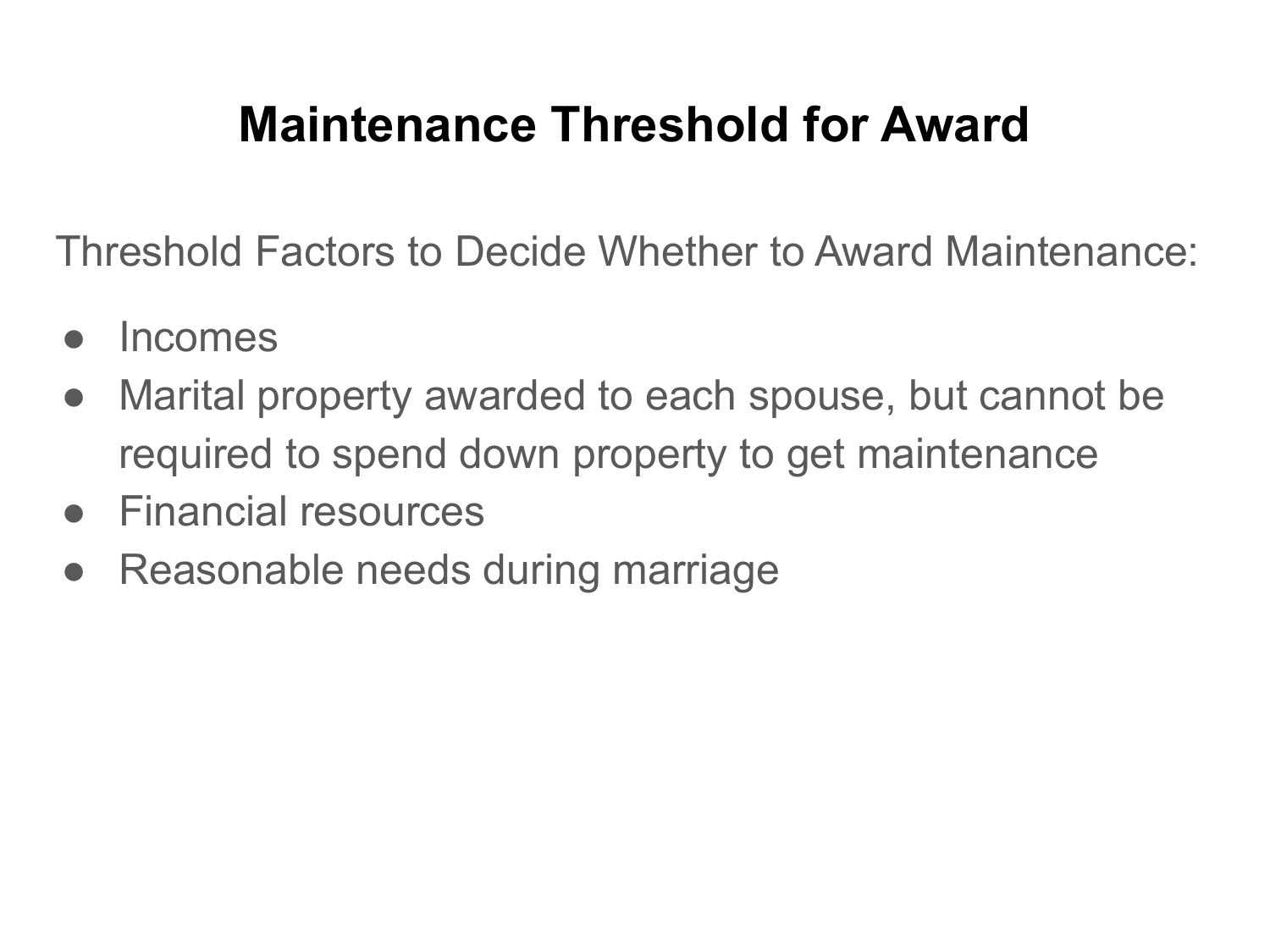#### **Maintenance Factors**

Factors to determine amount & duration:

- Each spouse's financial resources, need, ability to pay
- Lifestyle during marriage
- **Marital property**
- Incomes & historical earnings
- Duration of marriage
- Age & health of spouses
- Contributions during marriage, advancement of a spouse's education, etc.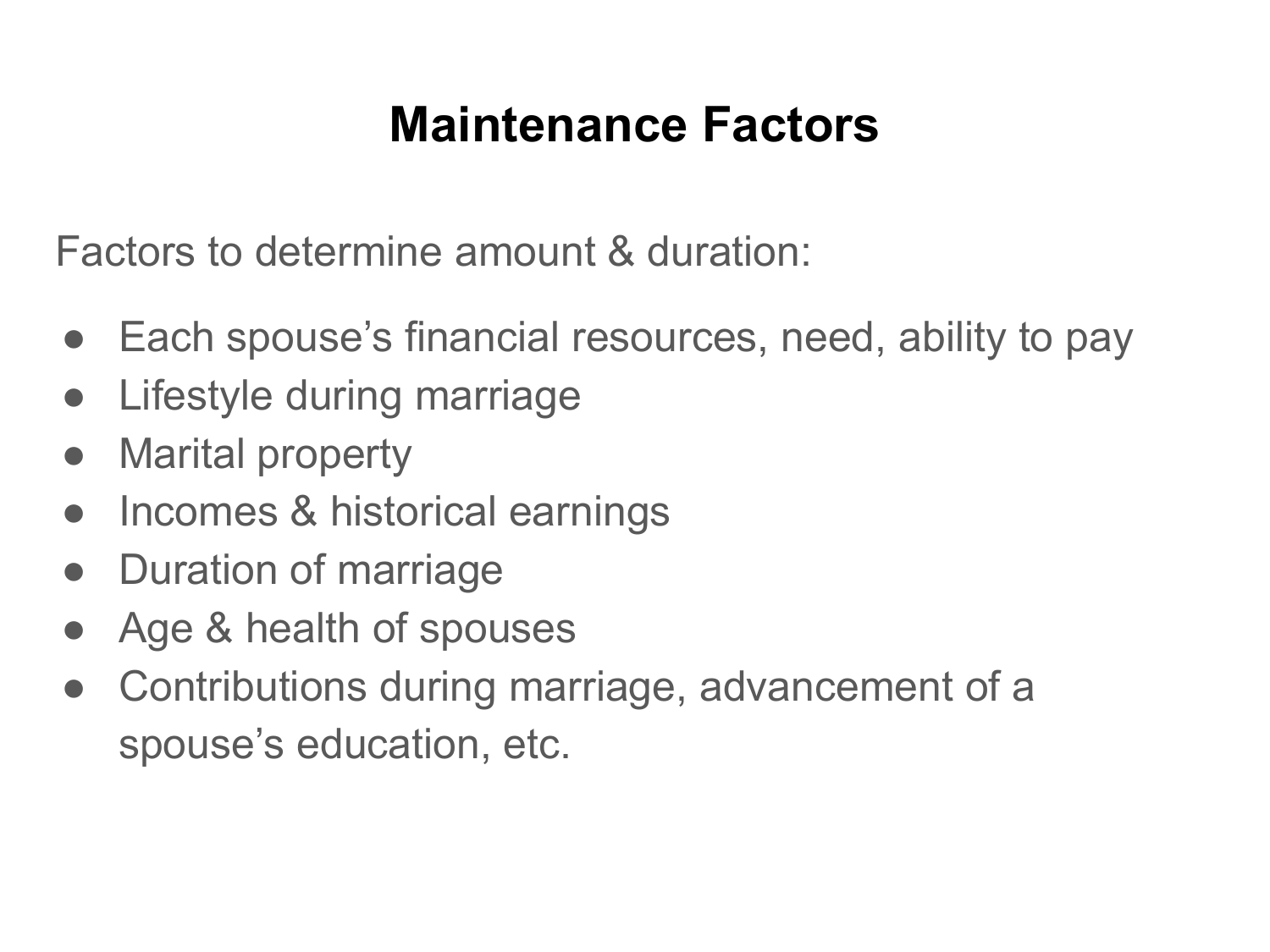## **ADVISORY Maintenance Formula**

- 1. Applies when combined incomes below \$240,000/yr
- 2. Add up both gross monthly incomes from all sources
- 3. Multiply combined total by 40%. This is lower income earner's "share" of that total
- 4. Subtract lower earner's income from that 40%
- 5. If not taxable, see next slide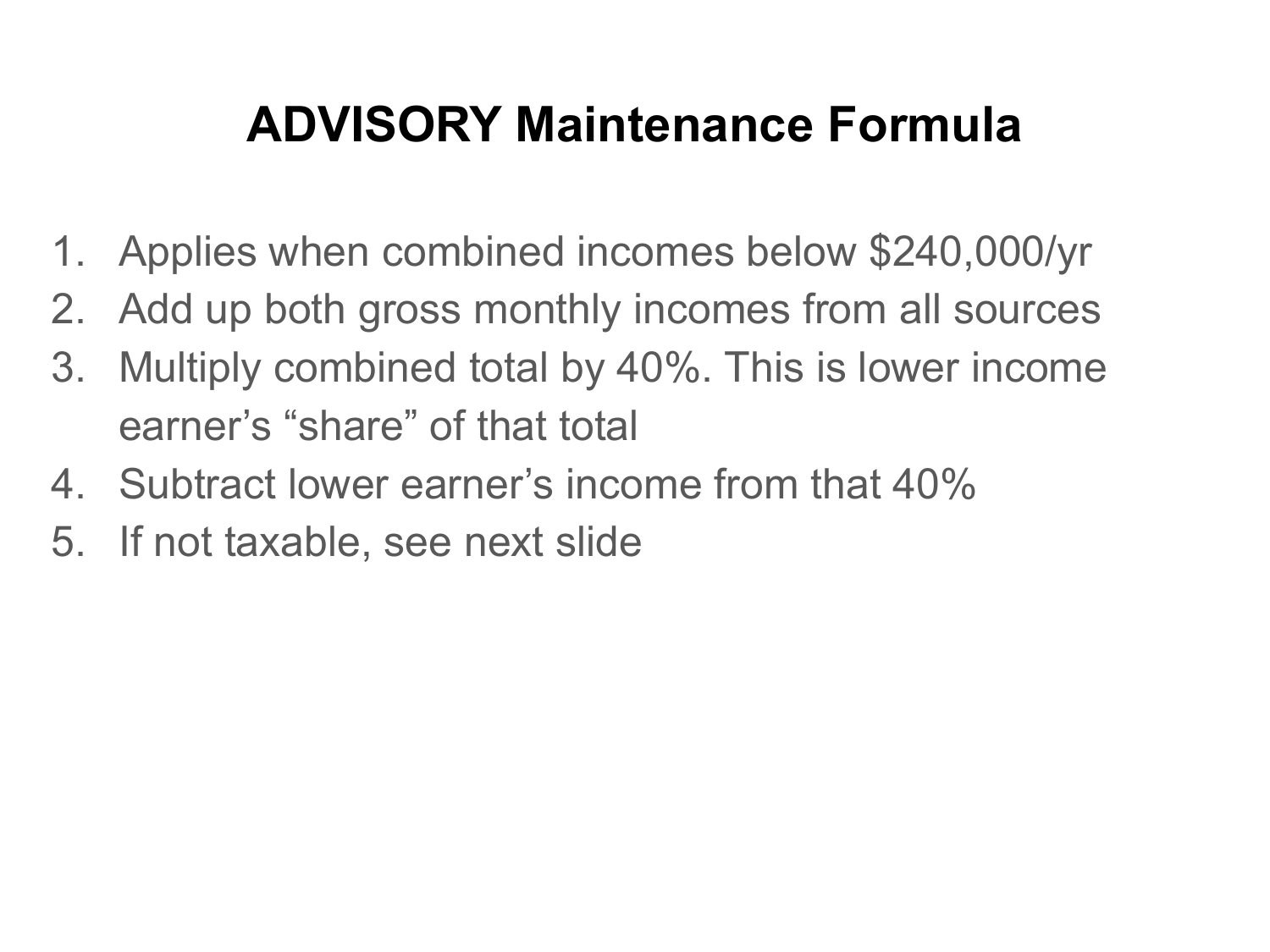#### **Non-Taxable Maintenance**

- Effective decrees issued 1/1/2019 and beyond.
- $\leq$  \$10K/mo combined: reduce by 20% if tax-free
- > \$10K/mo combined: reduce by 25% if tax-free
- "Grosses up" by 25% non-taxable maintenance for purpose of calculating support
- Uncertain if after 1/1/2019 modify decree from before that date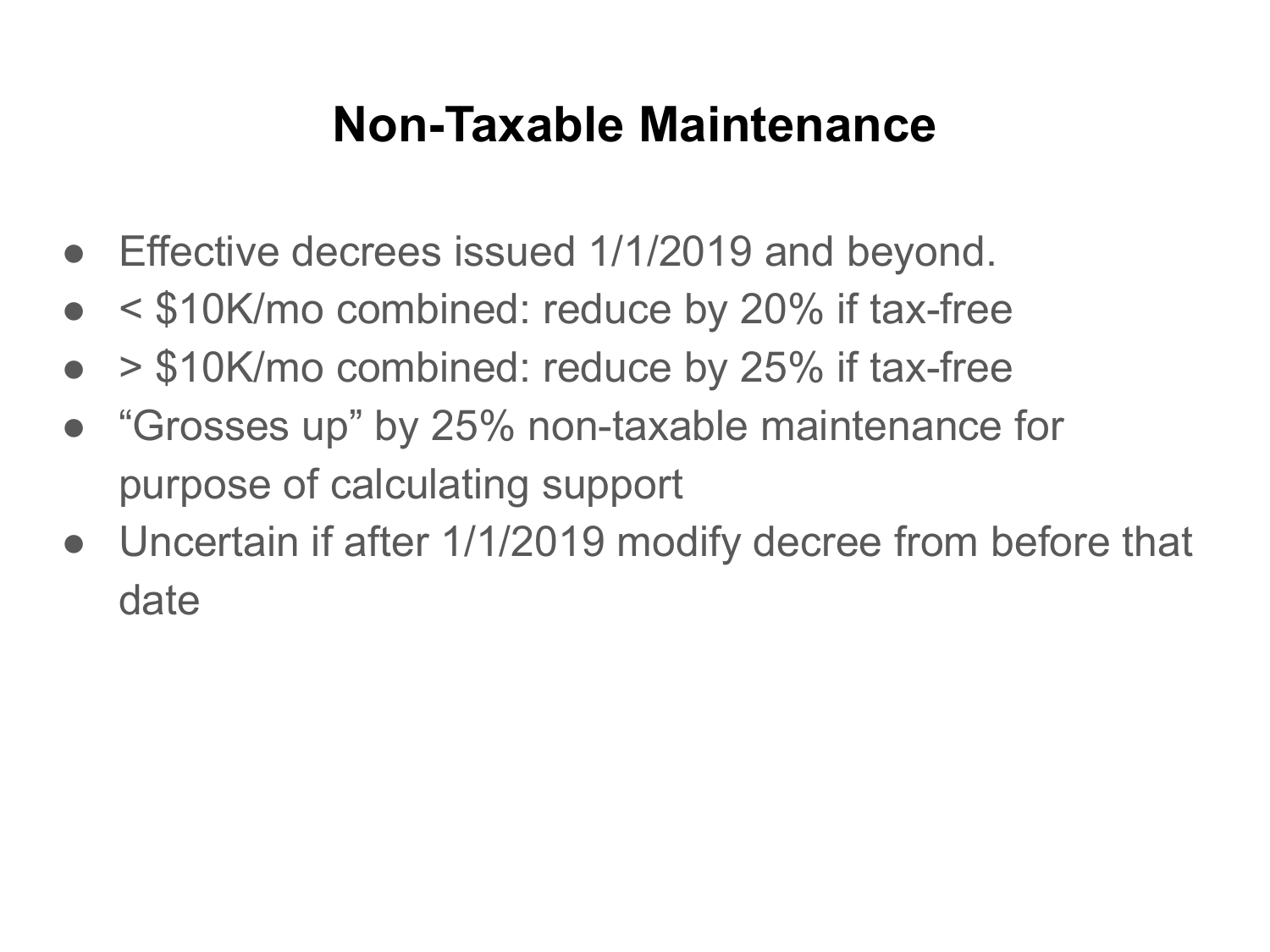#### **Maintenance Formula Examples**

- **H earns \$6000, W earns \$2000**. Combined = \$8000
- W 40% share = \$3200. Subtract \$2000 income, result is  $$1200.$  Multiply by 0.8, non-taxable maint =  $$960$
- **W earns \$8000, H earns \$6000**. Combined = \$14,000
- $H$  40% share = 5600. H earns more, no maint
- **Downloadable Forms & calculator**. Search "colorado maintenance calculator", or:
- www.courts.state.co.us/Forms/Forms\_List.cfm?Form\_Type\_I  $D=71$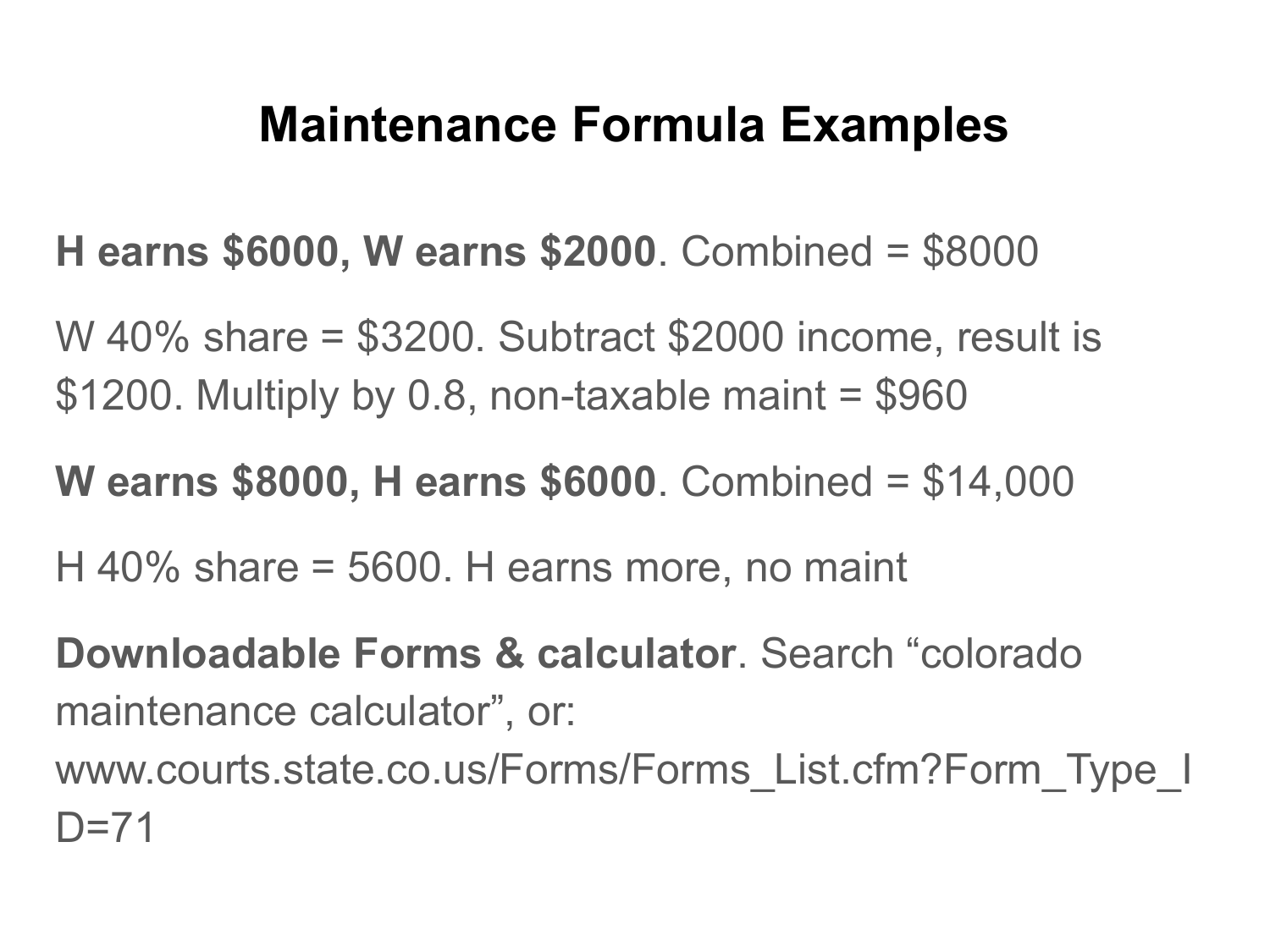#### **Maintenance Advisory Duration**

**< 3 yrs marriage:** No maintenance

**3-12½ yrs marriage**: Sliding scale starting at 31% x length of marriage, adding months until reach 50%. Chart in CRS 14-10-114

- **12½-20 yrs marriage:** 50% length of marriage
- **20+ yrs marriage:** 10 yrs to indefinite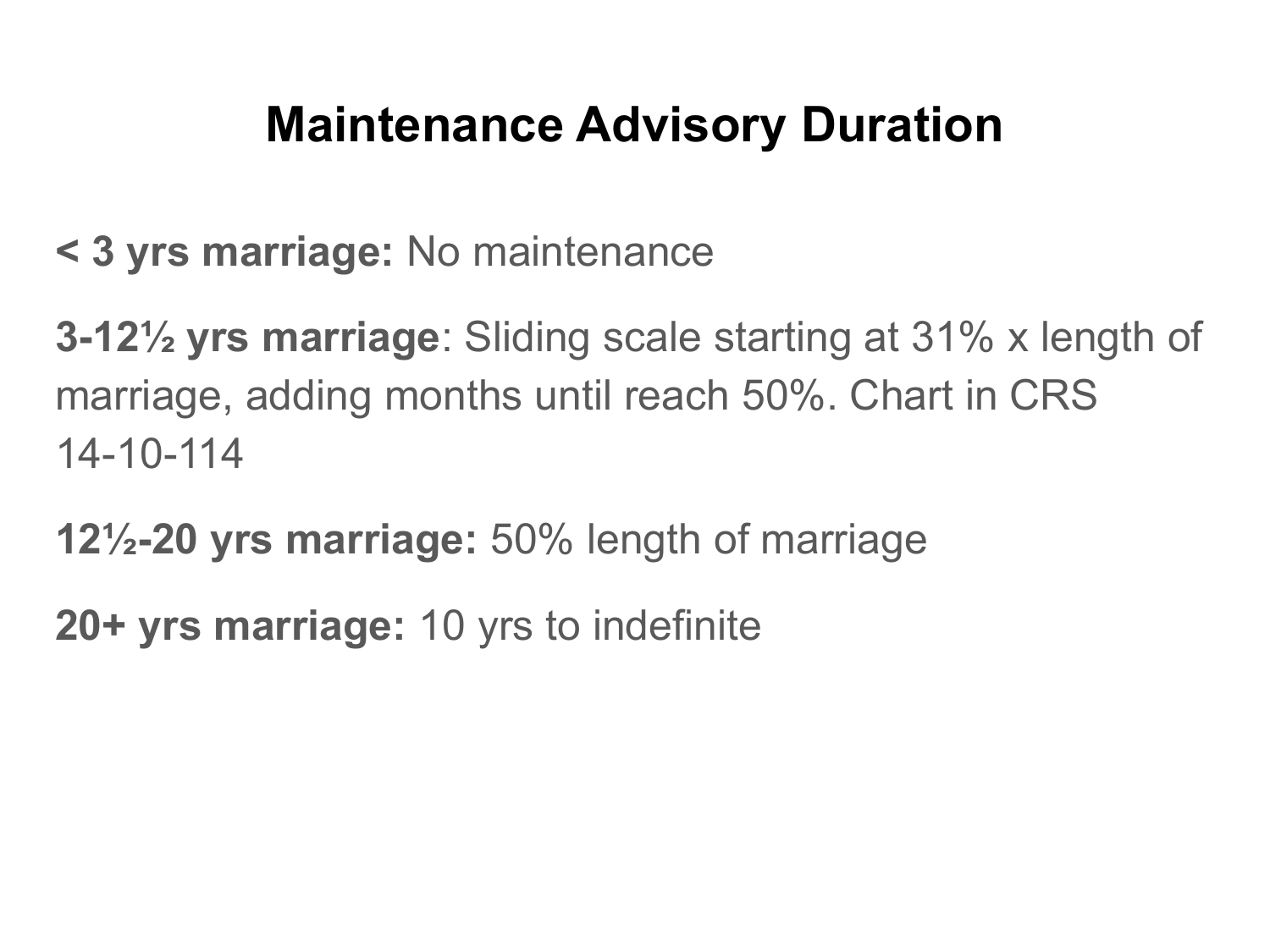## **Limitations on Advisory Maintenance**

- Advisory only, not legally binding.
- **Court Cannot Blindly Apply.** Judges are required to consider advisory guidelines, but only as one of the maintenance factors.
- **No Applicability Above \$240K/yr**. Zero. OK to end up in ballpark, but cannot use statutory guidelines as basis for ruling.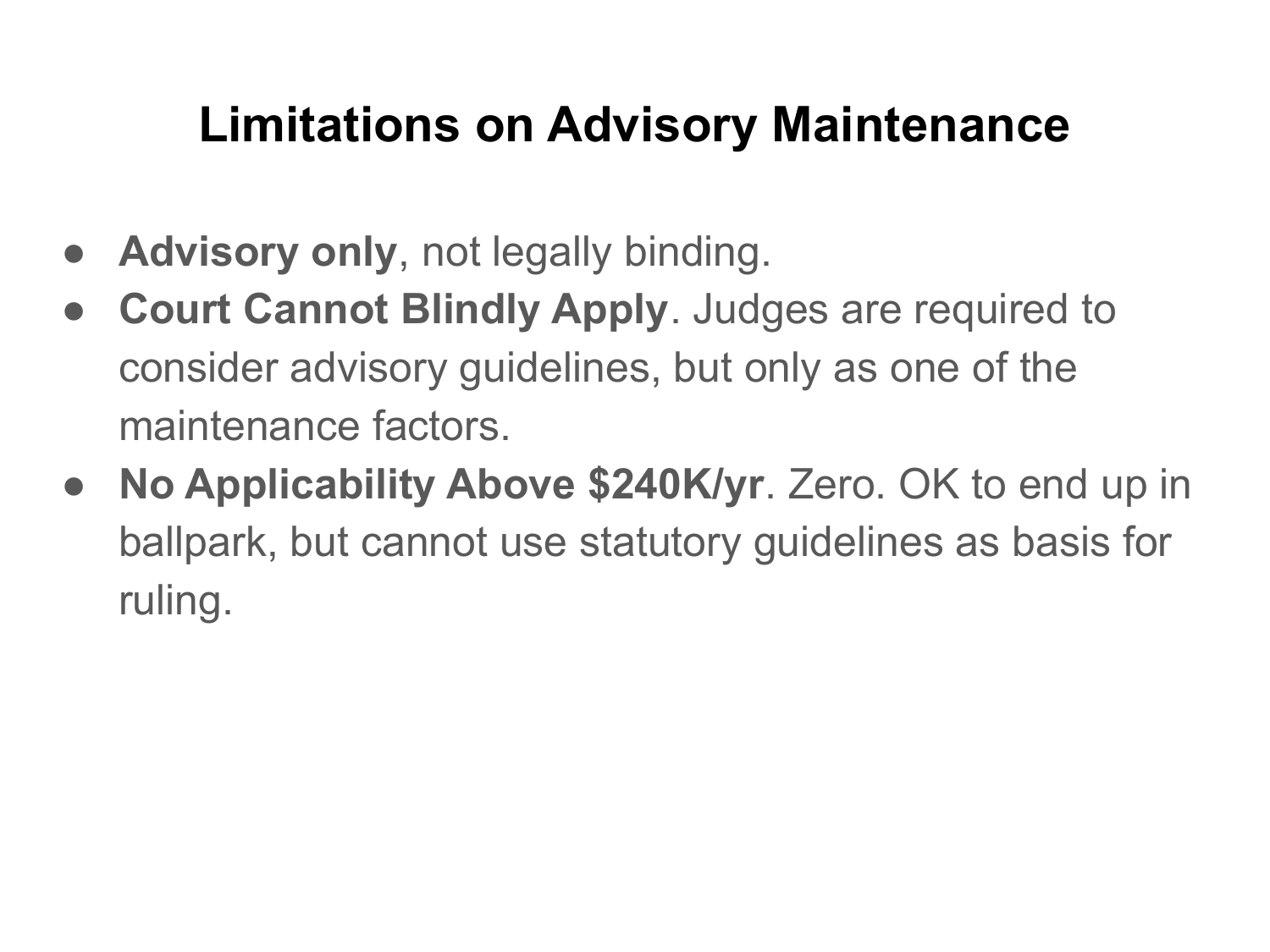## **Maintenance Misc**

- Terminates upon death of either party
- **Typically life insurance from payor**
- Terminates upon payee's remarriage, absent agreement
- Cohabitation NOT end maintenance
- Modify (unless non-modifiable) based upon "substantial and continuing change in circumstances"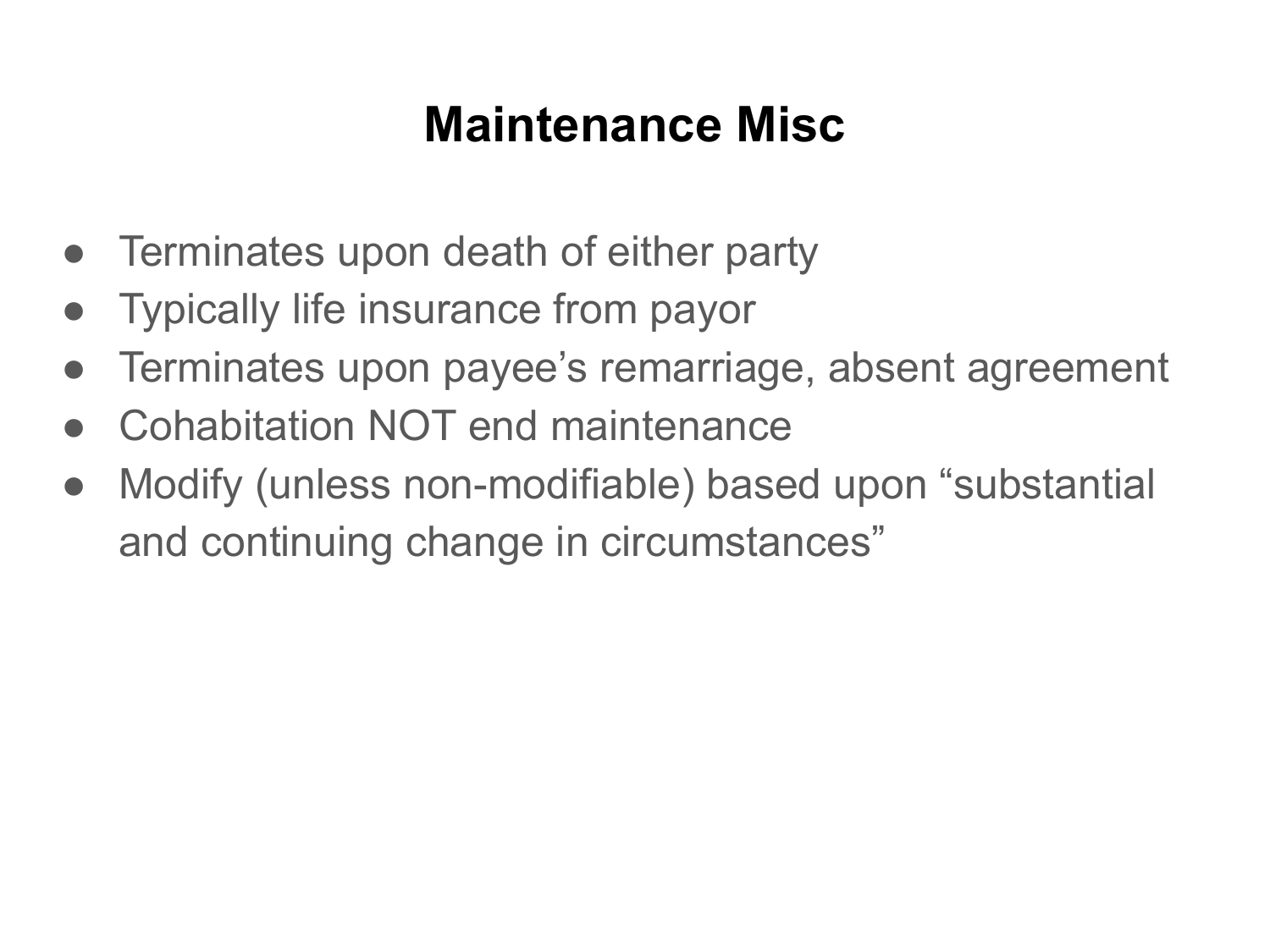## **Child Support**

- Support for minor children
- Payable to children under 19
- Earlier emancipation marry, work, join military
- Later emancipation still in high school, disabled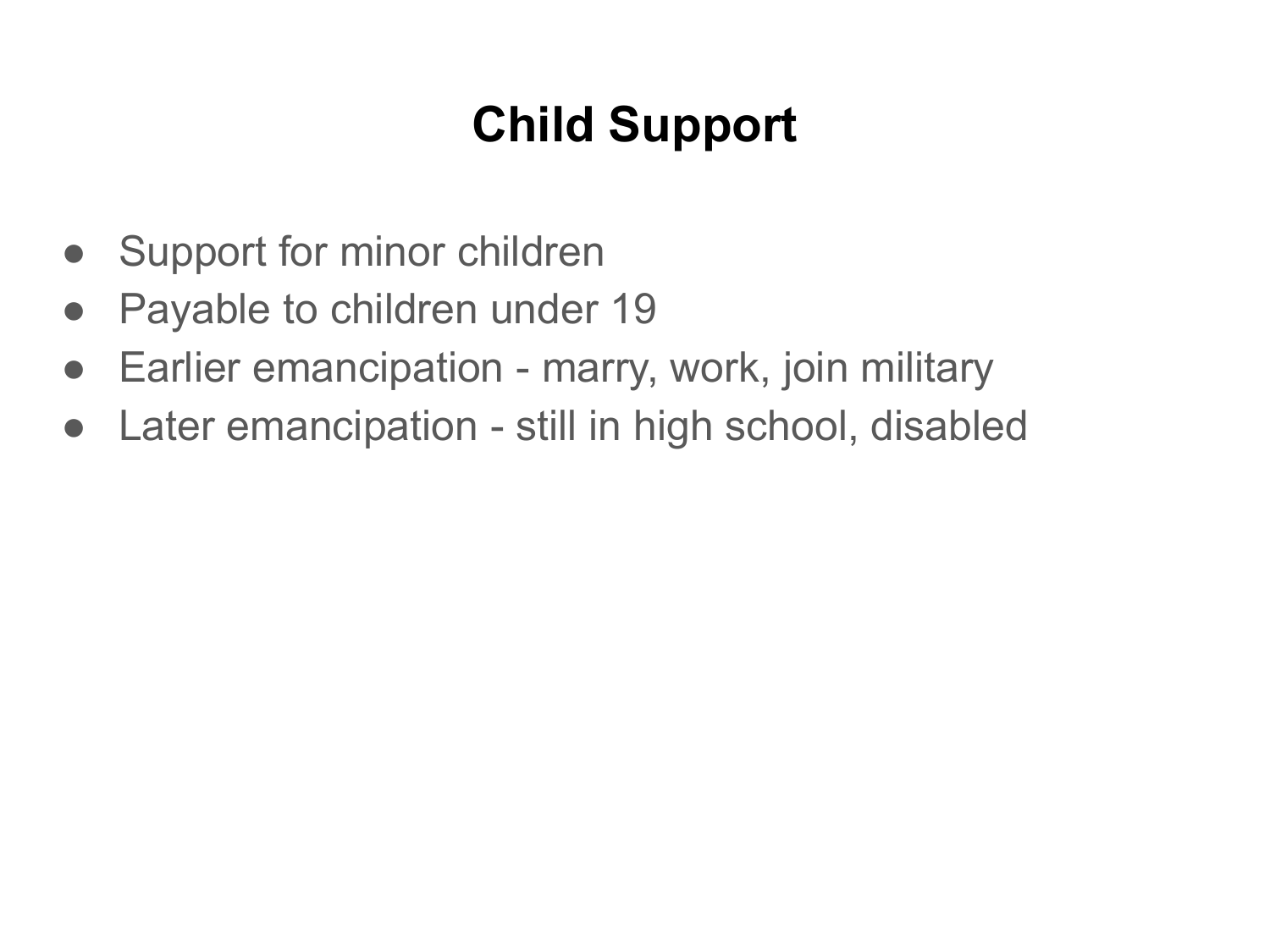## **Child Support Factors**

C.R.S. 14-10-115 formula based upon:

- Gross Income, including maintenance
- $#$  Children the parties share
- Overnights (93+ for Worksheet B)
- **Non-Joint Children**
- Day Care for the parents' shared children
- Health Insurance costs for the shared children
- Child's Income, if reduces household expenses. Rare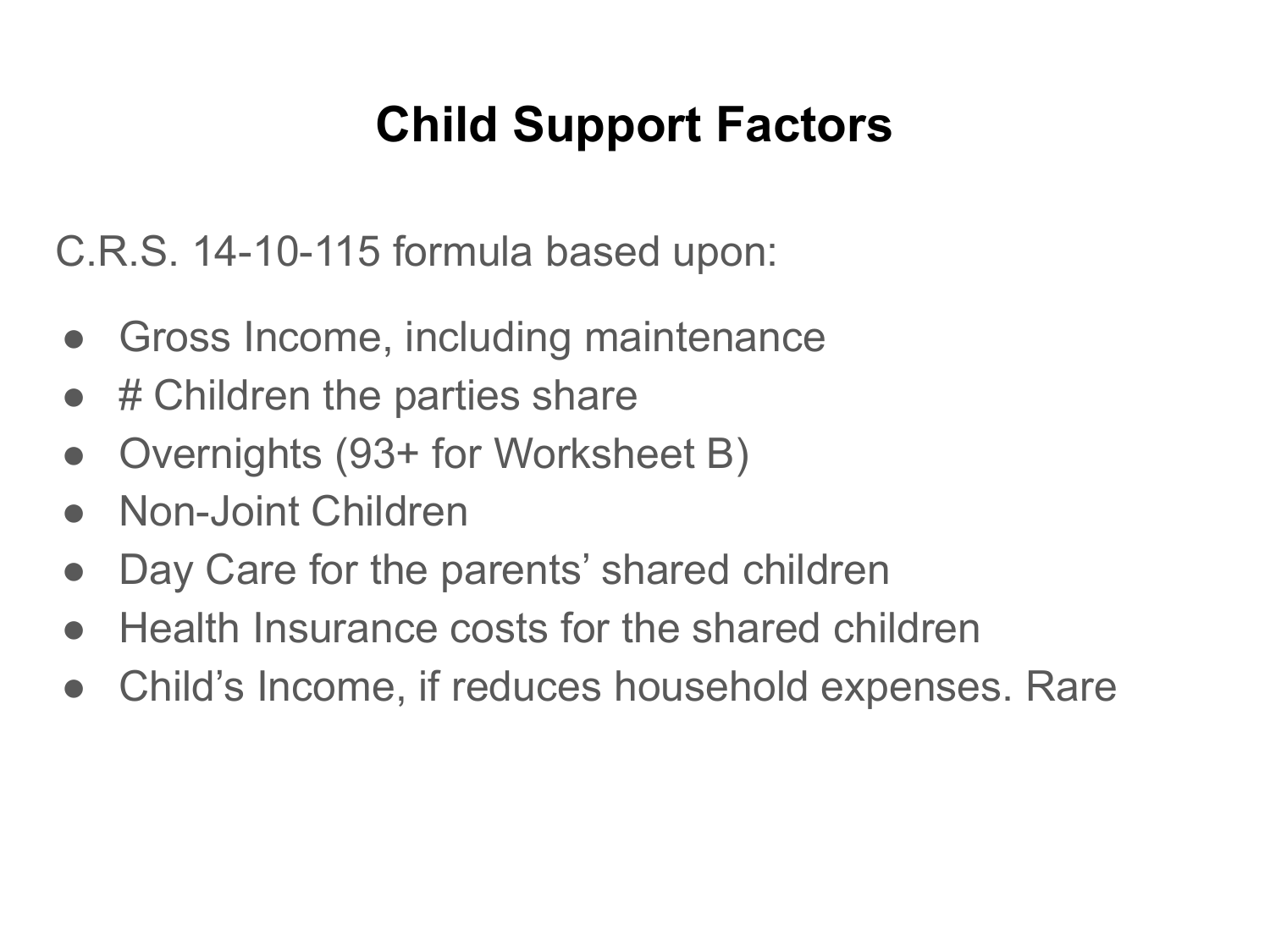## **Child Support for Shared Custody**

Worksheet B is used when both parents have more than 92 overnights per year with the child or children.

If there is more than one child, and the children have different parenting time schedules, to calculate the number of overnights for the child support worksheet, the overnights are averaged: add everything up and divide by # of children.

Example: Mother has equal time (50%) with two children, 100 with third. Total overnights  $=$  465 nights, divide by  $3 = 155$ averaged overnights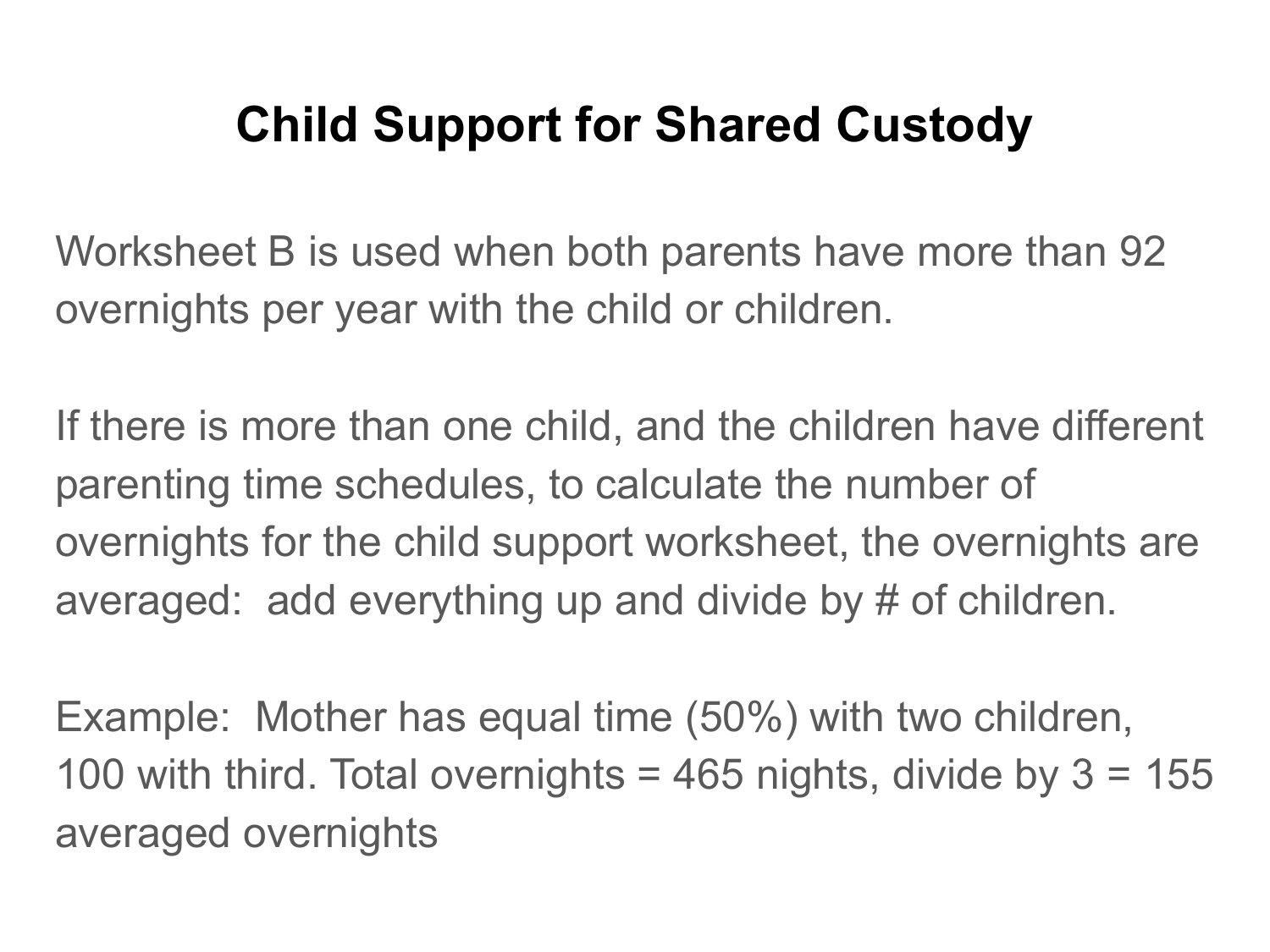This Worksheet is for 2 children living most of the time with: Mother. Ovemight time with Father: 140 (38.356%)

|                                                                                                                                                   |                                                                                 | Mother                                                                                 | Father   | Combined |
|---------------------------------------------------------------------------------------------------------------------------------------------------|---------------------------------------------------------------------------------|----------------------------------------------------------------------------------------|----------|----------|
| 1. MONTHLY GROSS INCOME                                                                                                                           | S                                                                               | 2,000.00                                                                               | 6,000.00 |          |
| a) Plus maintenance received from spouse of this marriage                                                                                         | $^{+}$                                                                          | 1,200.00                                                                               | .00.     |          |
| b) Less support ordered for children not of this relationship                                                                                     | ٠                                                                               | .00                                                                                    | .00      |          |
| c) Less Sec. $(6)(b)(I)$ deduction for non-joint children                                                                                         | ۳                                                                               | .00                                                                                    | .00      |          |
| d) Less maintenance paid to spouse of different relationship                                                                                      |                                                                                 | .00                                                                                    | .00      |          |
| e) Less maintenance paid to spouse of this marriage                                                                                               |                                                                                 | .00                                                                                    | 1,200.00 |          |
| 2. MONTHLY ADJUSTED GROSS INCOME                                                                                                                  | $=$                                                                             | 3,200.00                                                                               | 4,800.00 | 8,000.00 |
| 3. Each parent's PERCENTAGE SHARE OF INCOME                                                                                                       |                                                                                 | 40.00%                                                                                 | 60.00%   |          |
| 4. Amount from Guideline Schedule                                                                                                                 |                                                                                 |                                                                                        |          | 1,631.00 |
| 5. BASIC CHILD SUPPORT OBLIGATION (1.5 x line 4)                                                                                                  |                                                                                 |                                                                                        |          | 2,446.50 |
| 6. Each parent's proportional share of basic support obligation<br>(% Share of income of each [line 3] x Basic support obligation [line 5])       | =                                                                               | 978.60                                                                                 | 1,467.90 |          |
|                                                                                                                                                   |                                                                                 | 225                                                                                    | 140      |          |
| 8. PERCENTAGE TIME with each parent                                                                                                               |                                                                                 | 61.644%                                                                                | 38.356%  |          |
| 9. Portion of own share owed to other (overnights adjustment)<br>(Each parent's support share [line 6] x Other parent's time percentage [line 8]) | Ξ                                                                               | 375.35                                                                                 | 904.87   |          |
| 10. ADJUSTMENT EXPENSES paid (or to be paid) by each parent                                                                                       |                                                                                 |                                                                                        |          |          |
| a) Work related child care (Before tax credit: 200 / 0)                                                                                           | S                                                                               | 154.00                                                                                 | .00      |          |
| b) Education related child care                                                                                                                   | $^{+}$                                                                          | .00                                                                                    | .00      |          |
| c) Health insurance (children's share)                                                                                                            | $\overline{+}$                                                                  | .00                                                                                    | 300.00   |          |
| d) Extraordinary medical expenses                                                                                                                 | $\boldsymbol{+}$                                                                | .00                                                                                    | .00      |          |
| e) Other extraordinary expenses                                                                                                                   | $^{+}$                                                                          | .00                                                                                    | .00      |          |
|                                                                                                                                                   | ä,                                                                              | .00                                                                                    | .00      |          |
| Total Adjustment Expenses<br>(Total of Line 10(a) through Line 10(f) above)                                                                       | $=$                                                                             | 154.00                                                                                 | 300.00   | 454.00   |
| 11. Fair share of adjustment expenses<br>(% Share of income of each [line 3] x Total adjustment expenses [line 10])                               | ä,                                                                              | 181.60                                                                                 | 272.40   |          |
| 12. Adjustment expenses paid in excess of fair share<br>(Expenses paid by each [line 10] minus Fair share of such expenses [line 11])             | $=$                                                                             | N/A                                                                                    | 27.60    |          |
| 13. Total owed by each to other                                                                                                                   | S                                                                               | 375.35                                                                                 | 877.27   |          |
| 14. Recommended Support Order (Father pays Mother)                                                                                                | $=$                                                                             |                                                                                        | \$501.92 |          |
|                                                                                                                                                   | 7. OVERNIGHTS with each parent<br>f) Items that reduce need (e.g. child income) | (Support owed to other [line 9] minus expenses paid in excess of fair share [line 12]) |          |          |

#### Sample Child Support Worksheet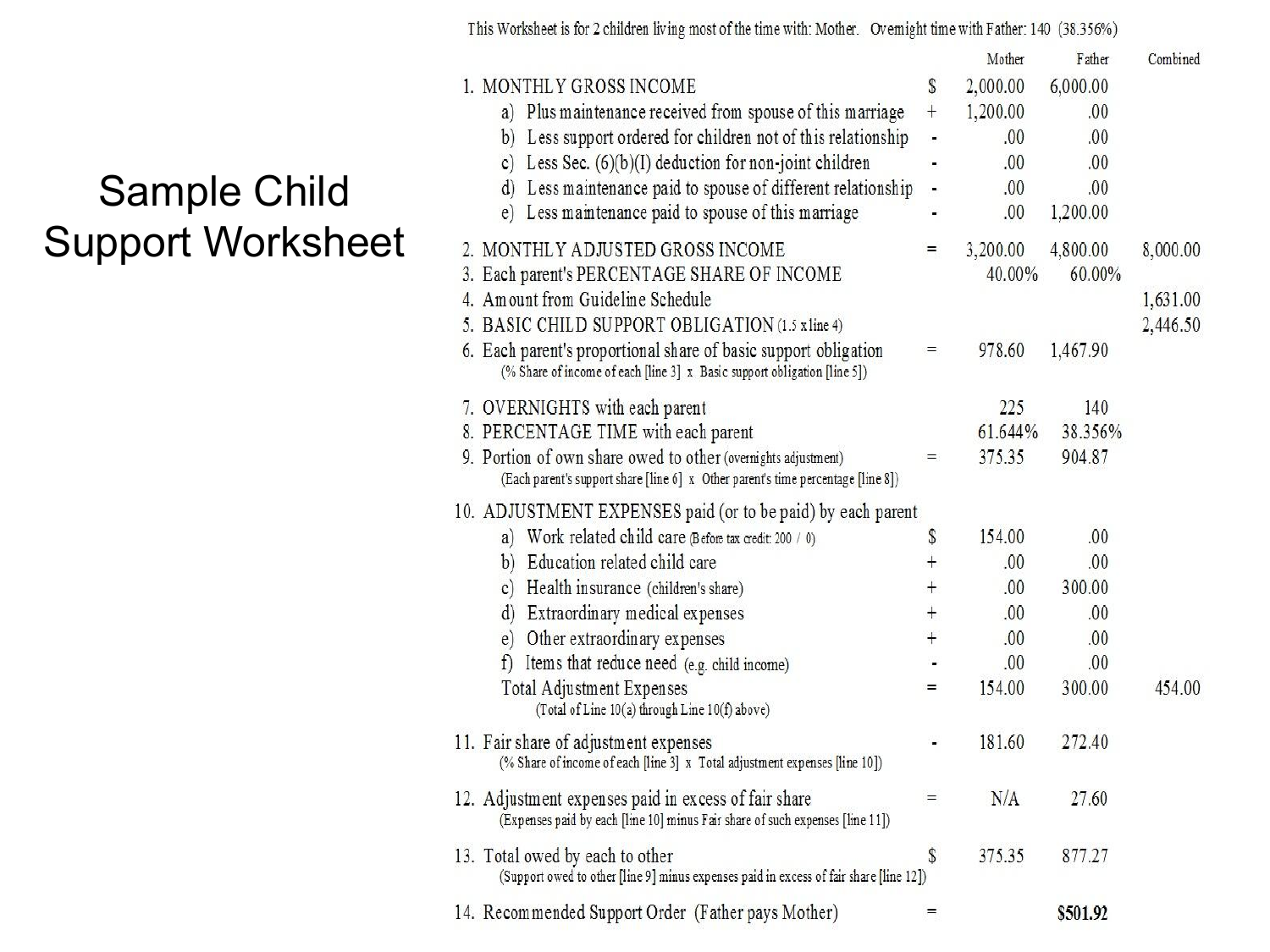## **"Crazy" Outcome?**

Guidelines may result in majority parent paying support.

Example:

Mother \$8000/mo, Father \$2000/mo. No maintenance

2 children, Mother has 245 nights, Father has 120

Result: Mother owes Father \$356/mo support!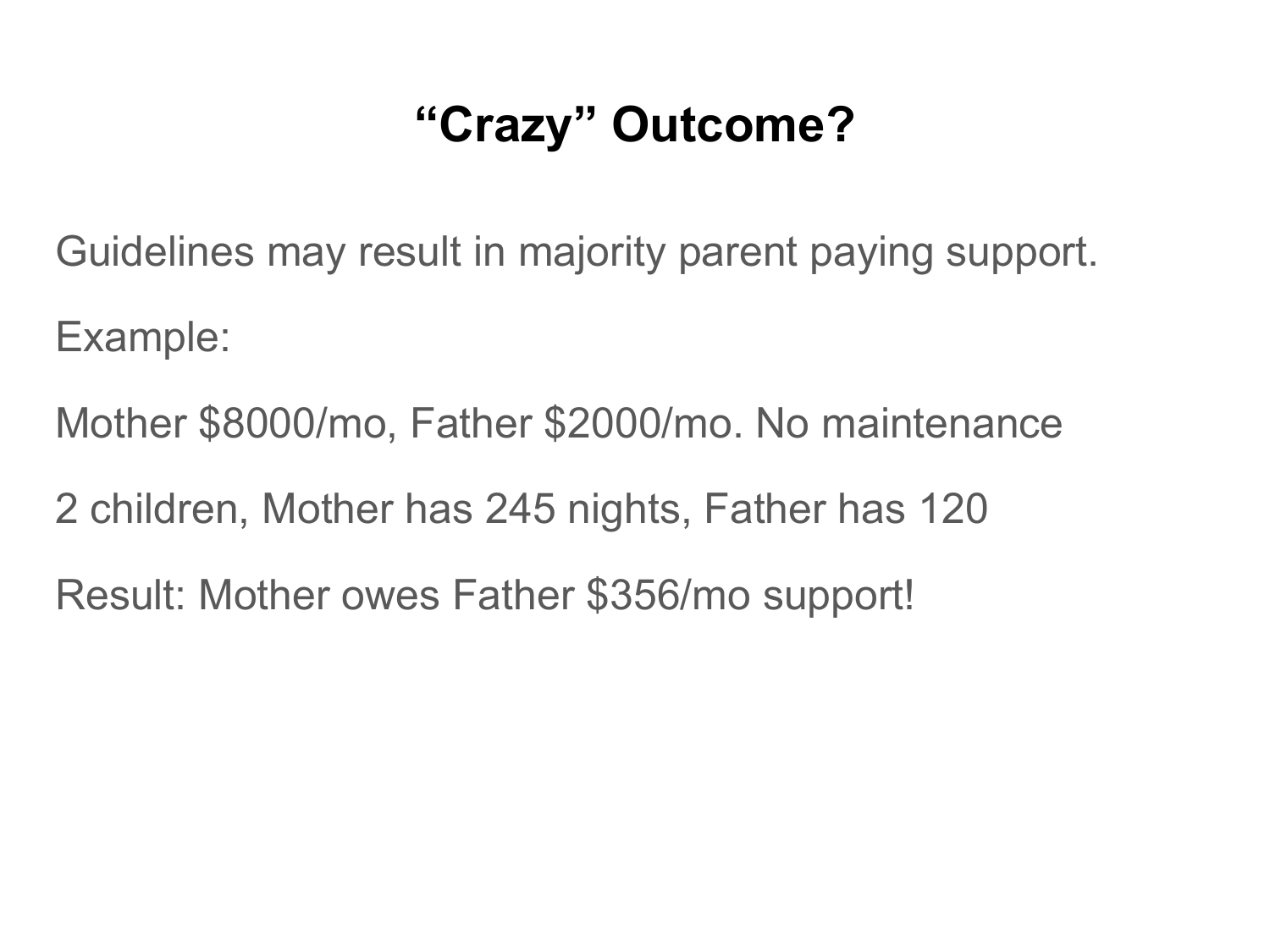## **Child Support for Split Custody**

If children live with different parents, use offsetting child support worksheets. Example: Two children live with mother, one child lives with father.

- 1. Calculate Father's obligation to Mother based upon 2 children with her
- 2. Calculate Mother's obligation to Father based upon 1 child with him
- 3. Offset the two worksheets for the net support owing.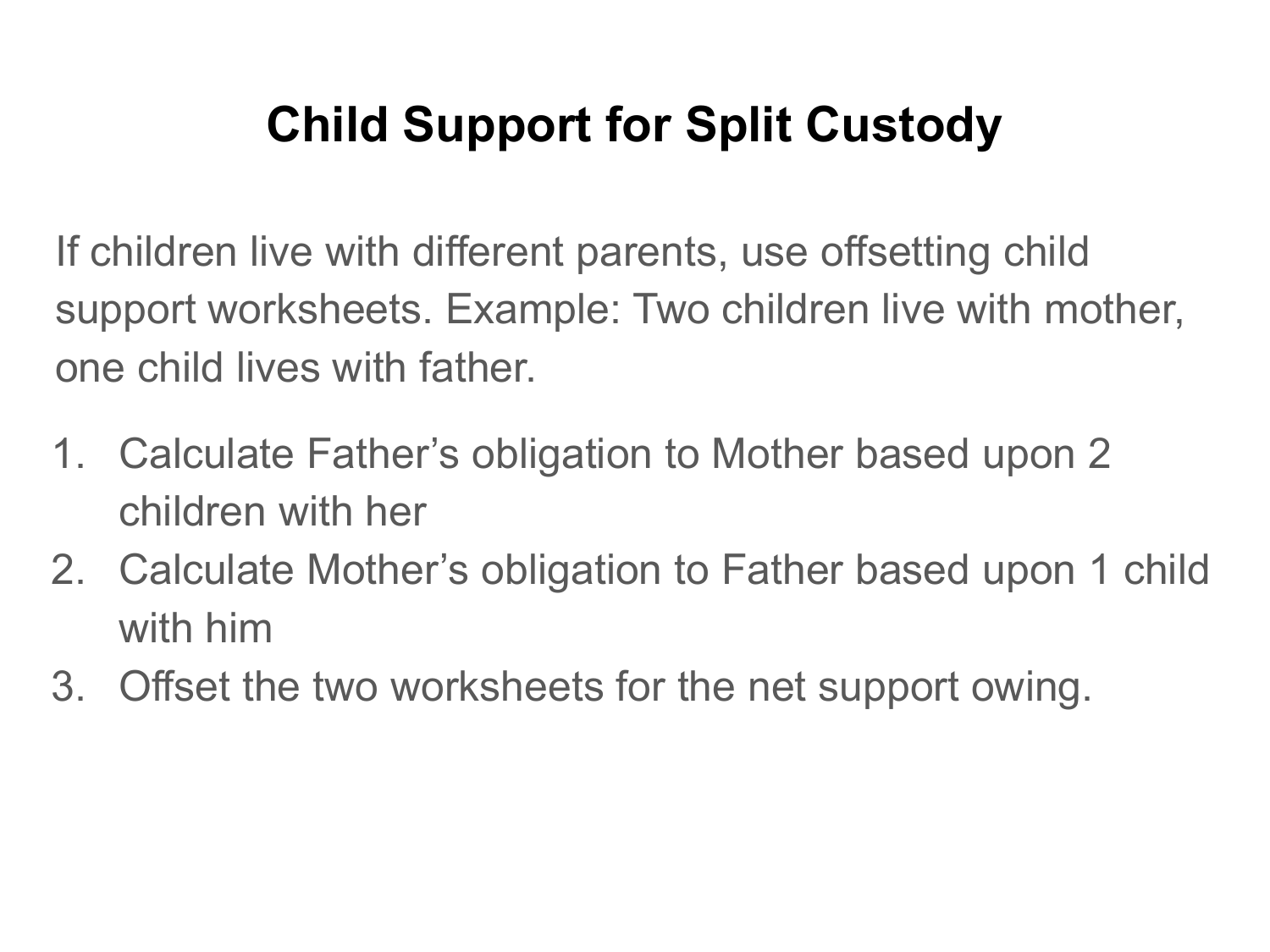## **Guidelines Are a "Must"**

- Unlike maintenance, child support guidelines are presumptive
- The Court is required to review the guidelines & the parties' financial affidavits before approving any agreements.
- Required to follow unless the Court finds cause to deviate from the guidelines. The court must make findings on the record. For example, a minimal order.
- Cannot permanently waive child support, nor limit future modification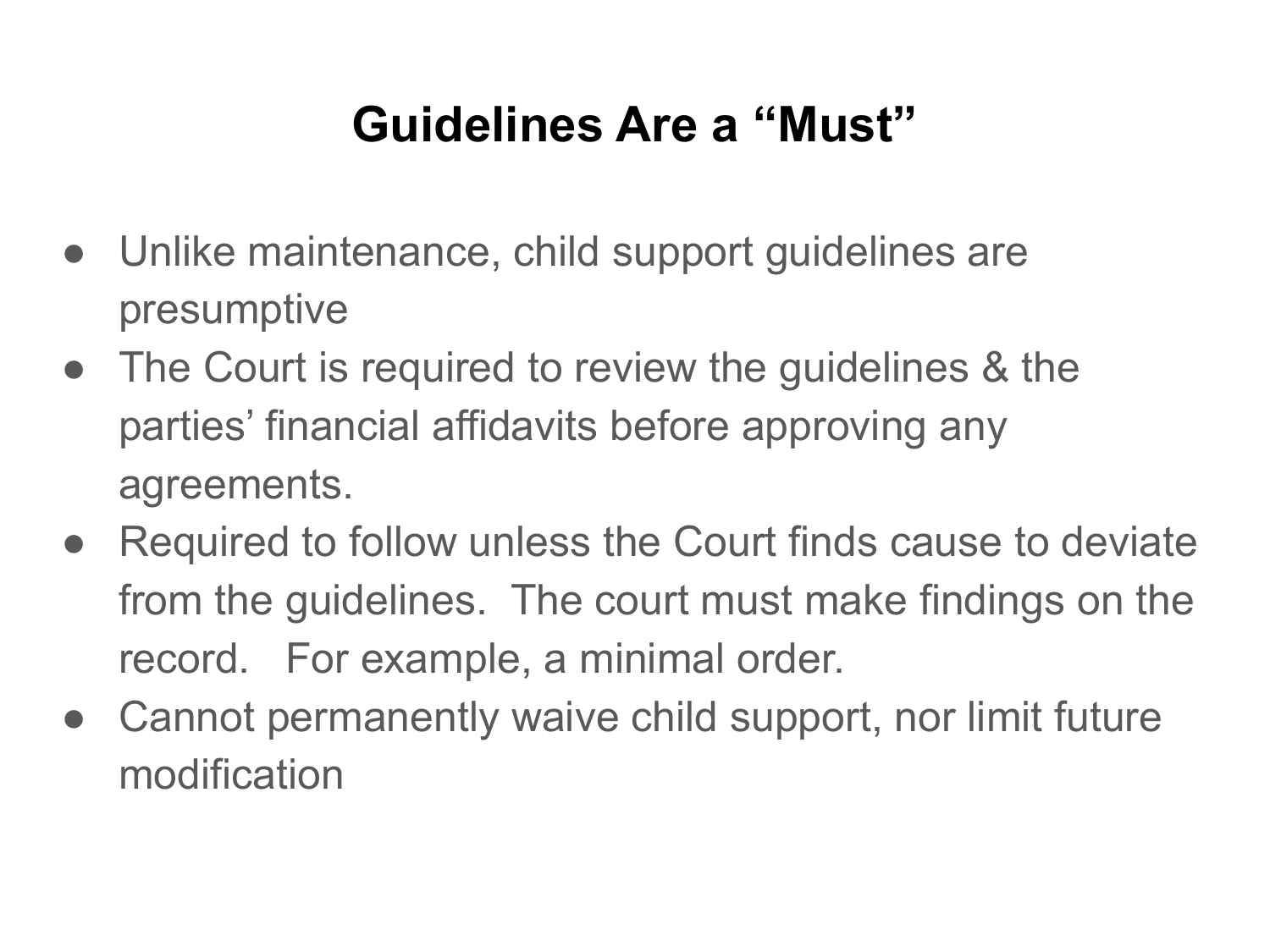## **Other Child Expenses**

These expenses are *typically* shared "off worksheet":

- Unreimbursed medical expenses over \$250/child/year (% to income)
- Transportation costs (% to income)
- Extracurricular activities (sports, vehicle?)
- College only if agreement
- NEVER WITHHOLD CHILD SUPPORT FOR UNPAID EXPENSES.